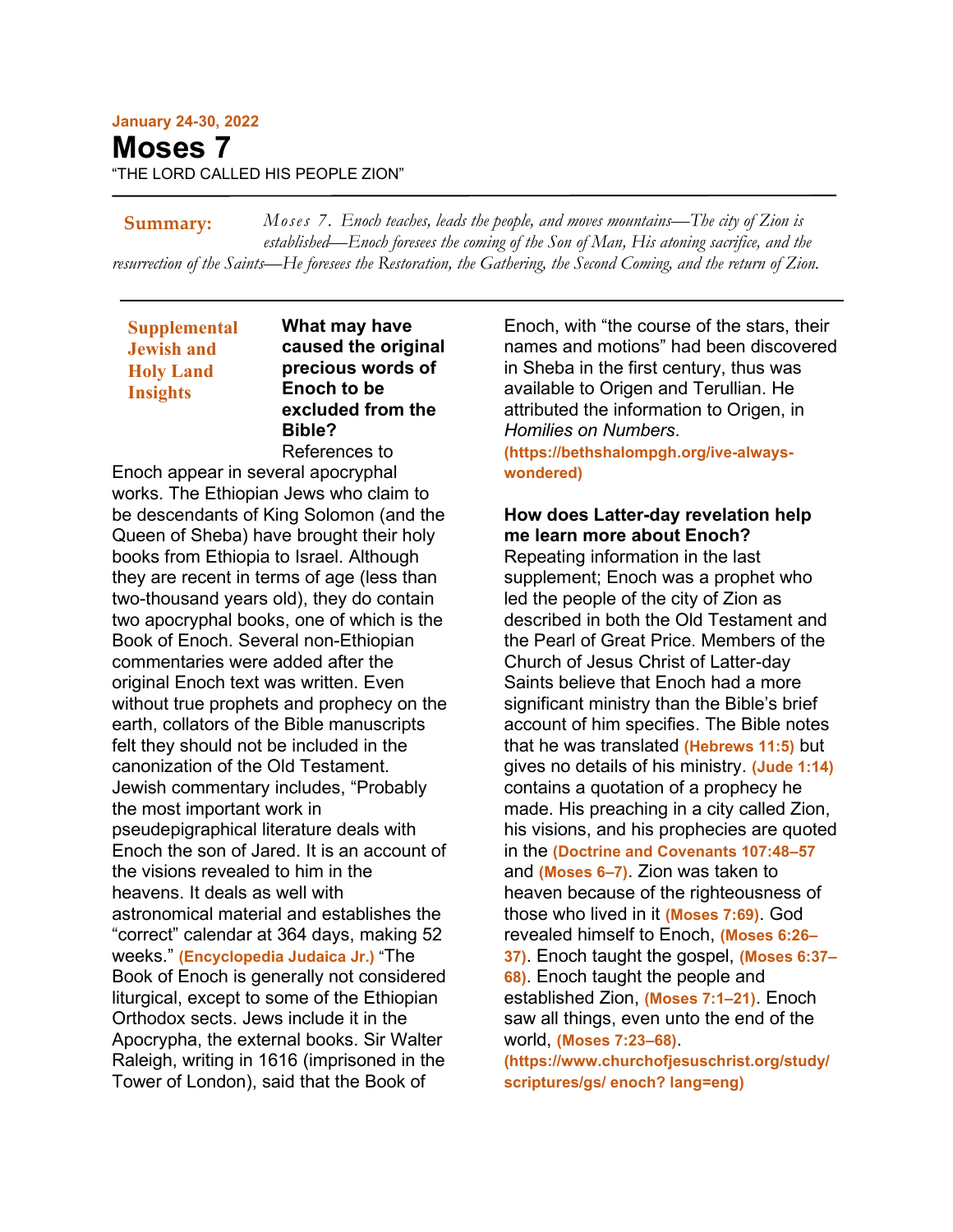#### **How are Latter-day Temples a "start" of Zion, a City of the Lord?**

Just as bread needs a "starter" or "leaven" to rise, our Lord is the "leaven," the "bread of life." His dwelling on earth and in heaven is reflected in the "temple." An image of heavenly living may be in the pattern of living in the "City of our Lord" with our Lord. The imagery of dwelling places such as tents with their poles (stakes) and curtains may represent the organized facilities and order of heaven. "The sons also of them that afflicted thee shall come bending unto thee; and all they that despised thee shall bow themselves down at the soles of thy feet; and they shall call thee, The city of the LORD, The Zion of the Holy One of Israel." **(Isaiah 60:14)** "And he spake also concerning the house of Israel, and the Jerusalem from whence Lehi should come--after it should be destroyed it should be built up again, a holy city unto the Lord; wherefore, it could not be a new Jerusalem for it had been in a time of old; but it should be built up again, and become a holy city of the Lord; and it should be built unto the house of Israel." **(Ether 13:5)** It seems that the "camp" of Israel was organized in a "City of the Lord" which was likened to the "House of the Lord." The families were on the outside; the priests (Levites) were next. They surrounded the holiest place (the Ark) where the Lord's prophet communed with God. It may be likened to the terms telestial, terrestrial and celestial. ". . . it seems, the ancient Israelites were commanded to build a sanctuary so that God may dwell amongst them **(Exodus 25:8)**. The Tabernacle became the place to which sacrifices were brought in times of joy and in times of sadness. It became the place to which Moses retired when he wanted to communicate with God. When the Children of Israel camped in the desert, the Tabernacle was erected at the very center of the camp; when they moved, the Tabernacle was taken apart,

and was moved with them. Physically and spiritually, it was the central object for the Children of Israel and it was through the Tabernacle that they felt their connection with God." **(Encyclopedia Judaica Jr.)**

### **How can I better understand the concept of "Zion?"**

In Zion, the Messianic doctrine is firmly established from the beginning of times, "Therefore thus saith the Lord GOD, Behold, I lay in Zion for a foundation a stone, a tried stone, a precious corner stone, a sure foundation: he that believeth shall not make haste." **(Isaiah 28:16)** "Jesus saith unto them, Did ye never read in the scriptures, The stone which the builders rejected, the same is become the head of the corner: this is the Lord's doing, and it is marvellous in our eyes?" **(Matthew 21:42)** In the end of times, the Messiah governs from Zion as prophesied by Micah, an Old Testament prophet who writes little, yet his writing bears an immense impact for us in these latter-days. Two governing headquarters of the Lord's kingdom will exist. Two centers in the "Tops of the Mountains" should be considered. Presently, there are two dedicated centers in the two "Zions" in the two "Tops of the Mountains," Jerusalem and Salt Lake City. The Lord will speak from two Zions. "Micah directed his prophecy against the rich who lived in ill-gotten splendor at the expense of the poor. He warned them that God would forsake His people and that the inevitable results of the corruption of Judah would follow: the ravaging of Judah by its enemies, the destruction of Jerusalem and the Temple, and exile. Micah stated God's demands simply: justice tempered with mercy. Micah's verses of consolation are beautiful in their vision of the glorious future of Zion: "For out of Zion shall go forth the law, and the word of the Lord from Jerusalem . . . And they the nations shall beat their swords